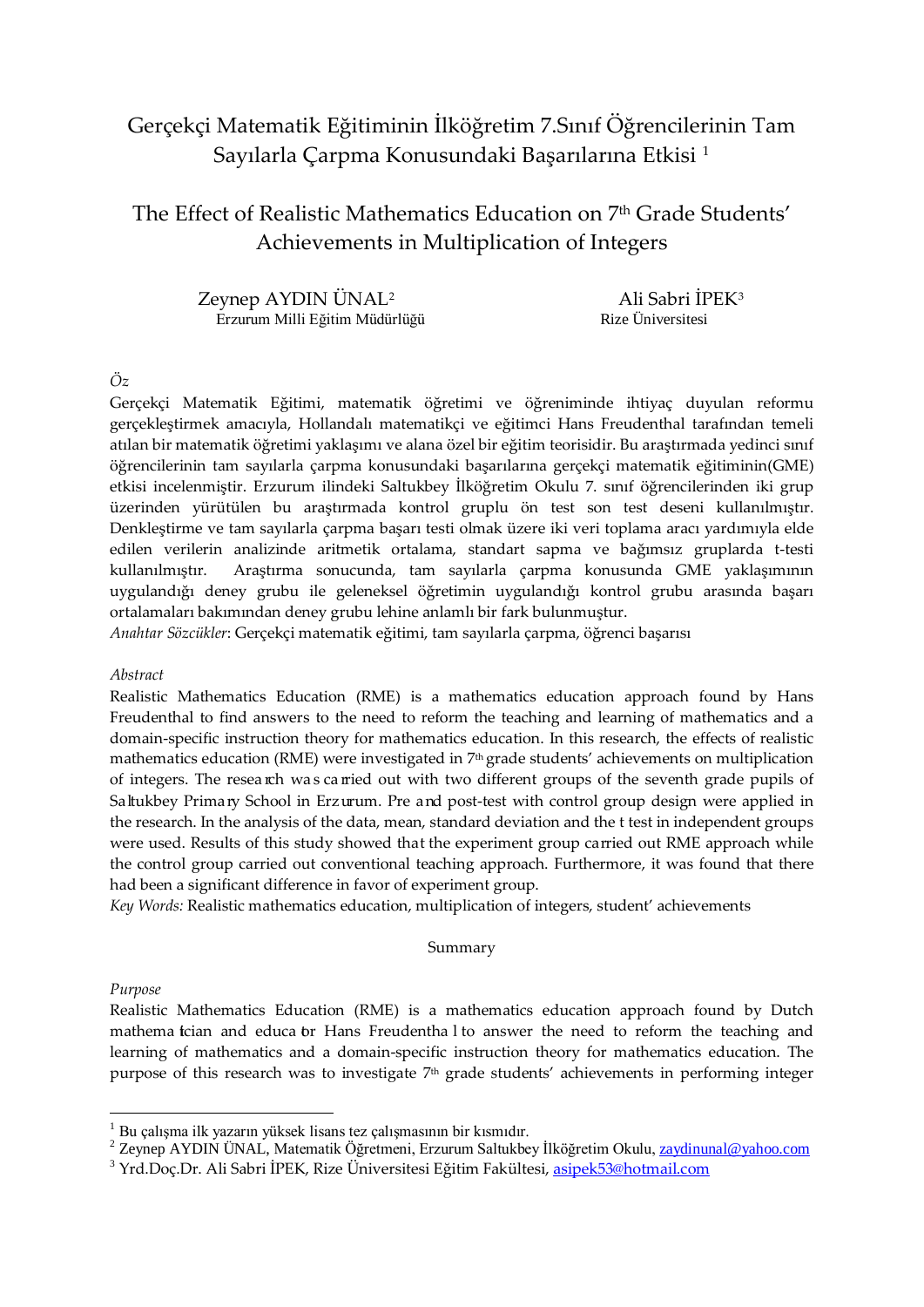multiplication whether there is a significant difference between the control group participated in RME approach activities and experiment group participated in conventional teaching activities. The research was conducted with 7<sup>th</sup> grade voluntary students whose average age was 13 and who were enrolled at Saltukbey Elementary School in Erzurum during the first academic term of 2007–2008. The experiment group was composed of 20 students and the control group was composed of 19 students.

In the survey, while teaching the topic, conventional teaching methods in control group and RME approaches in experiment group were used. Before the study took place, in order to find out whether there has been a significant difference between the groups, equivalence test composed of 20 questions related with 6th gra de topics wa s a pplied. Also, before applications and activities to evaluate the performance in multiplica tion of integers of students, 1 5 questioned pre-test wa s carried out. The same test was applied after the applications and activities to assess both groups. Acquired data were analyzed through comparing means, standard deviation and independent sample t-tests at 0,05 significance level.

### *Results*

At the end of the research it wa s found that students participated in RME learning activities were more successful performing integer multiplication compared with the students participated in conventional teaching activities.

#### *Discussion*

In the control group activities a learning environment was provided where students could have opportunity to experience a similar process of the invention of mathema tics knowledge a nd to reinvent intended mathematics. For this, history of mathematics and students' informal solving strategies were ta ken as a ba sic source or sta rting point for instructiona l design. During the reinvention process, the focal point was the learning process not the invention. It was paid attention to make students to acquire their knowledge themselves and be responsible for this, further a learning environment was planned to enable students to construct their own knowledge. According to RME approach, formal mathematics knowledge must be constructed by the students themselves. Students have had difficulty in the process of re-invention of the formal mathematics knowledge, models were needed. Students tried to solve problems given in the real life context problems enabling modeling.

Board of Education (MEB) launched renewal studies in elementary school programs in academic term of 2004-2005 in several cities and then in 2005-2006 application of this new program was extended throughout Turkey.  $7<sup>th</sup>$  grade students participated in the survey have been introduced in  $5<sup>th</sup>$  and  $6<sup>th</sup>$ grades with this new curricula. For this reason conventional teaching approaches have had effects on students and students have difficulty to be adapted new learning approaches. For example, students get used to solve problems at the end of the teaching process as a practicing and strengthening element. In contrast, in RME problem solving is taken as a device for constructing knowledge and a starting point for the learning activities. Another important point is that students are accustomed to be served ready-made knowledge. During the class activities, it was observed that students asked their teacher to give the rule for the multiplication of integers to solve the problems and exercises. Besides, some of the students perceived the use of integer counter as a "game" and could not comprehend the importance and the role of modeling. On the other hand, during the applications students in the control group were enthusia stic to ta ke part in the activities, to express their thoughts a nd solving strategies, to present their products. Students' intensive excitements for constructing their own knowledge were observed by the researcher.

#### *Conclusion*

The results of the survey revealed that RME is more effective compared with conventional teaching approaches to increase the students' achievement in teaching integer multiplication. The main reason for this situation is that students are not passive knowledge receptors but they actively participate in the learning activity and they learn through mathematizing and doing mathematics. Students have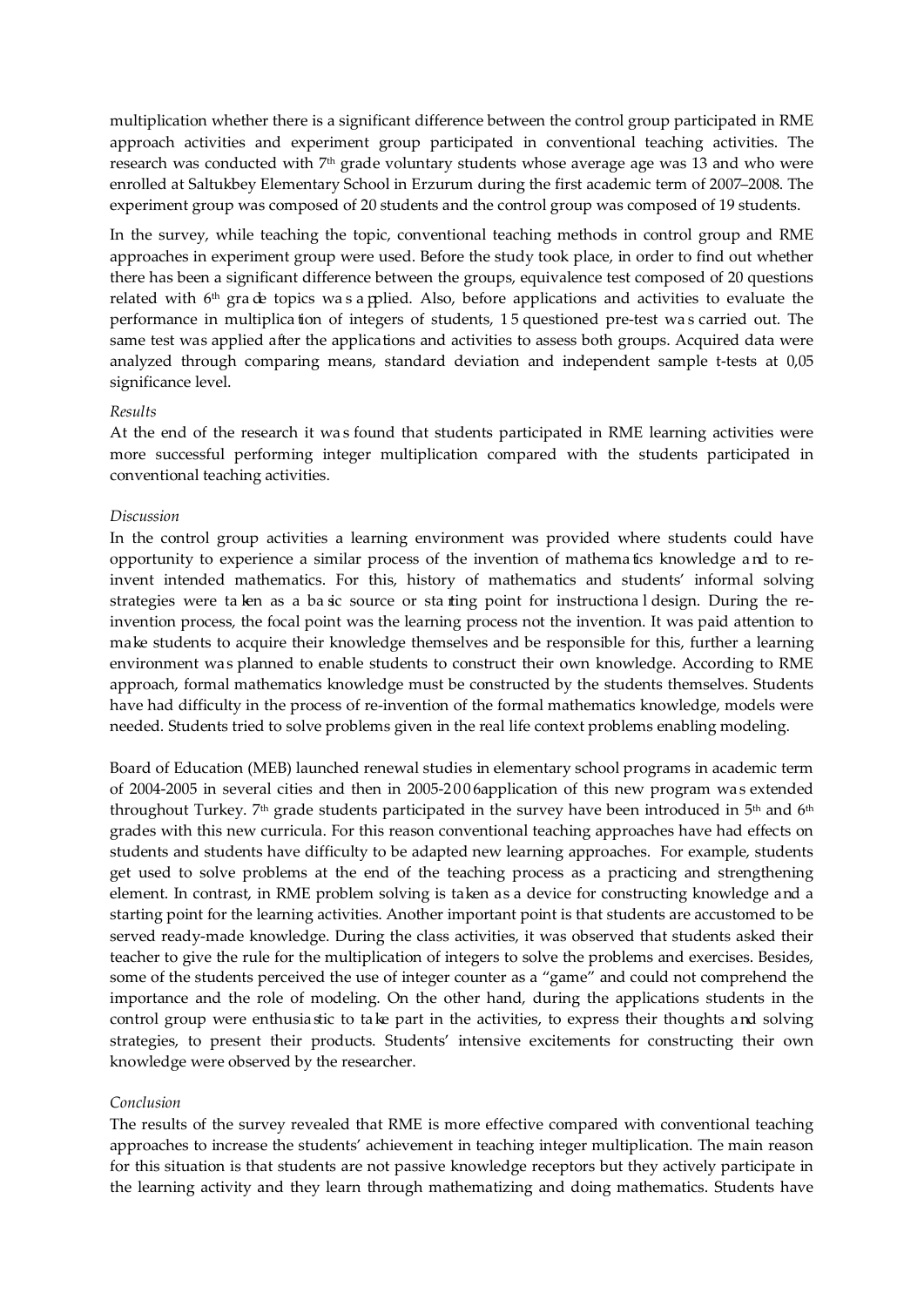constructed their own knowledge by solving real world context problems, re-invented knowledge in the guidance of the teacher using suitable models in realistic learning environments, shared and tried to confirm their thoughts and products in class. In that way, mathematics has been seen as a product of human activities and a need of life, not as a ready-made knowledge system by the students. In the research paper, some proposals that would be realized in mathematics education were presented in the direction of the findings.

#### Giriş

İnsanoğlu, bilginin mutlak ve değişmez bir yapıda olduğu; bilgili olmanın sadece mevcut bilgiyi depolamak, ezberlemek anlamına geldiği ve bu nedenle de eğitimin herkes için aynı olması gerektiği anlayışının hâkim olduğu dönemleri artık geride bırakmıştır. Günümüzde eğitimin dinamik ve sürekli bir gelişim içinde olması gerekliliği sürekli bir şekilde vurgulanır olmuştur. PISA(Program for International Student Assessment) OECD ülkelerindeki 15 yaş grubu öğrencilerin zorunlu eğitim sonunda, katılacakları günümüz bilgi toplumunda karşılaşabilecekleri durumlar karşısında ne ölçüde hazırlıklı yetiştirildiklerini belirlemek amacıyla geliştirilmiş olan projelerden biridir. Türkiye dâhil 41 ülkenin katıldığı PISA II. Dönem projesinde 2003 yılında yapılan sınavda, Türk öğrenciler 423 ortalamayla (en yüksek puan: 550, en düşük puan: 356) 33. sırada, 2006 yılında ise, 57 ülke içinde Türkiye 424 puanla(en yüksek puan: 549, en düşük puan: 311) ancak 41. sırada yer almıştır(PISA, 2006). PISA sonuçlarına göre, Türk öğrenciler, ortalama olarak, belli bir algoritmayı takip ederek hesap yapabilmekte, tek bir kaynaktan doğrudan çıkarımda bulunabilmekte ve bunu bir tek şekilde gösterebilmektedirler. Öğrenciler ancak doğrudan verilen süreçlerle ilgili muhakemeler yapabilmektedirler. En üst düzeyde belirlenen, karmaşık problem durumlarında kendi araştırmaları ve modellemelerine dayanarak, bilgileri kavramlaştırma, genelleme ve kullanabilme gibi yetileri kazanamamış oldukları görülmektedir (Berberoğlu, 2007).

Eğitimde karşılaşılan sorunlar ile başa çıkabilmek ve daha çağdaş eğitim olanaklarını çocuk, genç ve yetişkin herkese sunma yönünde özellikle gelişmiş ülkelerde ve bazı gelişmekte olan ülkelerde bir takım yeniliklere gereksinim duyulmaktadır (Ersoy, 2003). Bu bağlamda, matematik öğrenme-öğretme sürecini daha etkili hale getirmek amacıyla farklı öğretim yöntemleri üzerinde durulmakta ve bunların öğrenme ve öğretme sürecine etkileri araştırılmaktadır. Gerçekçi Matematik Eğitimi (GME), matematik öğretimi ve öğreniminde ihtiyaç duyulan reformu gerçekleştirmek amacıyla, Hollandalı matematikçi ve eğitimci olan Hans Freudenthal tarafından temeli atılan bir matematik öğretimi yaklaşımı ve alana özel (*domain-specific*) bir eğitim teorisidir.

Gravemeijer'ın (1999) ifadesiyle GME, sabit olmayan ve her zaman "yapım aşamasında" olan dinamik bir teoridir. Matematiği bir insan aktivitesi olarak ele alan Freudenthal (1968), aynı zamanda matematiğe nakledilebilecek bir konu ya da yapı olarak da bakmayarak geleneksel yaklaşımın birçok düşüncesini reddetmektedir. Diğer bilgiler gibi matematik de, insan keşiflerinin ve sosyal etkinliklerin ürünüdür. Sabit, değişmeyen bir yapıya sahip değildir, gerçeklikten ortaya çıkar ve bireysel veya toplu öğrenme süreçleriyle sürekli olarak gelişir ve büyür (Van Den Heuvel-Panhuizen, 2003). GME yaklaşımının geleneksel yaklaşımlara göre en temel farklılığı aslında başlangıç noktasıdır. GME'de somut durumlarda uygulamayı öğrenmek amacıyla soyut ilkeler veya kurallardan başlanmaz veya yardımcı bilgi olarak matematik bilgisine odaklanılmaz(Wubbels vd, 1997). Örneğin cebirsel ifadelerin öğretiminde geleneksel yaklaşım direkt olarak değişkenlerin cebirsel olarak ifade edilmesi ile başlar; ardından genellikle denklemlere, denklemlerin gösterimine geçilir. Daha sonra öğrenciler, edindikleri bilgiler ile matematiksel problem çözmeye sevk edilir. GME'ye dayalı bir öğretim ortamında ise bunun tam tersi bir algoritma izlenir. Geleneksel yaklaşıma göre matematik, kurallar ve algoritmalar sistemidir. Bu kuralları daha önceden çözülmüş olan problemlere benzeyen problemlerle doğrulamak ve uygulamak, genellikle bireysel alıştırmalarla öğretilen sabit problem çözme yollarını kullanımı hedeflenir. Adım adım ilerleme, ezberleme ve kısa yolları öğrenmeye vurgu yapılır. GME yaklaşımına göre matematik organize, tümdengelimli bir sistemdir ve matematik eğitiminde öğrenme süreci bu sistemin yapısına uygun şekilde yönlendirilmelidir. GME'de öğrenme bir problem çözme süreci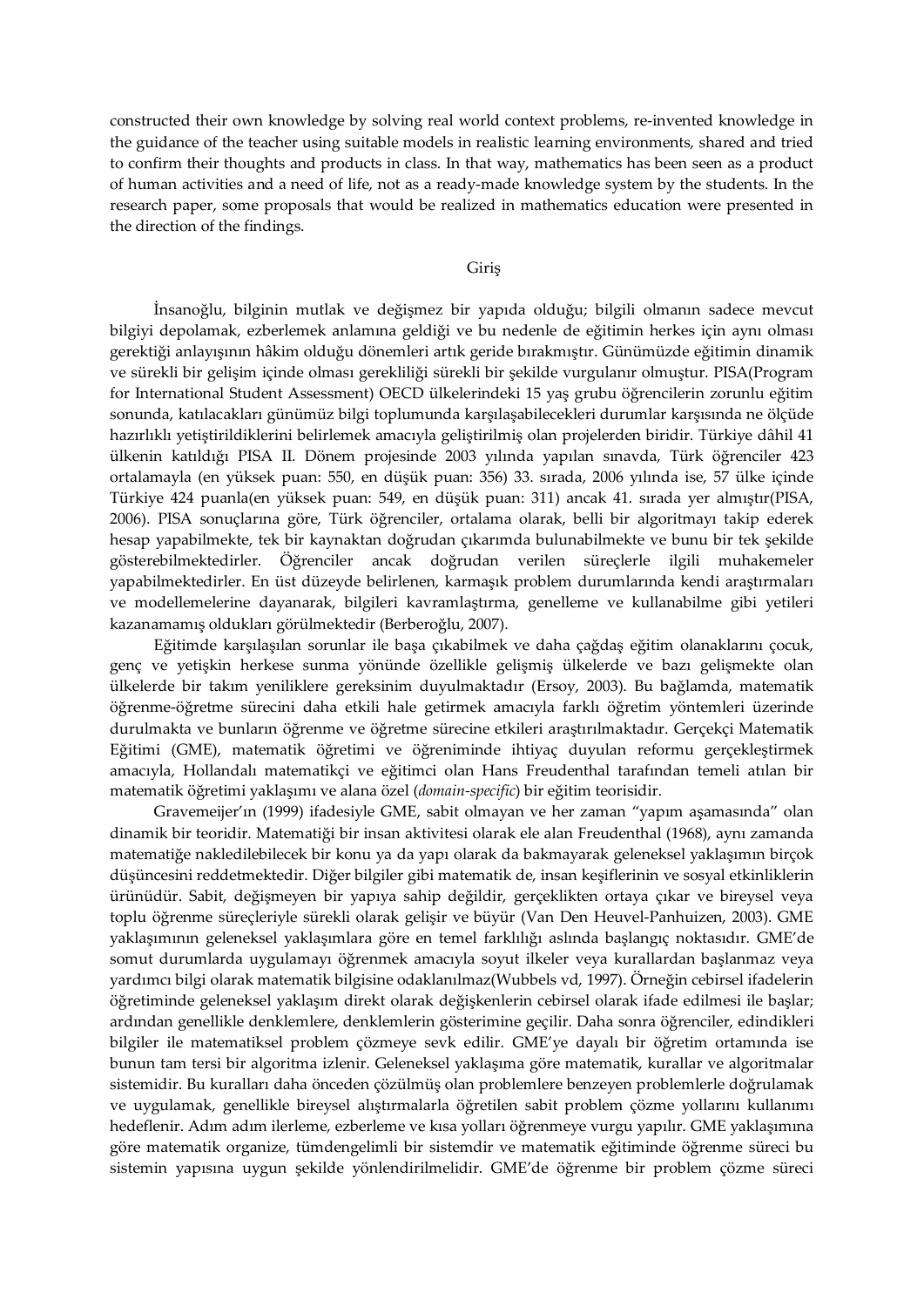olarak yorumlanabilir (Olkun ve Toluk, 2003: 21) Freudenthal(1973) geleneksel yaklaşıma dair eleştirisini "öğretici olmayan tersine çevirme"(*anti-didactical inversion*) olarak adlandırır. Geleneksel yaklaşımlarda matematikçilerin çalışmalarının son ürünleri matematik eğitiminin başlangıç noktası olarak ele alınır. Ancak, Freudenthal (1991) matematik eğitiminin başlangıç noktasında matematiğin hazır yapılmış bir sistem olarak değil, bir etkinlik olarak ele alınması gerektiğini savunur. Son yıllarda, GME' nin matematik konularına uygulamalarına dönük çalışmaların, özellikle yurt dışında, oldukça arttığı görülmektedir. Streefland (1991) "Fractions in Realistics Mathematics Education" kitabında, GME'nin kuramsal temelleri hakkında ve kesir kavramı ile kesirlerle yapılan işlemlerin tanıtımını GME prensiplerine uygun olarak gerçekleştirmiştir. Gravemeijer (1999, 2004) yüze kadar olan sayılarla toplama ve çıkarma işleminin, Gravemeijer and Doorman (1999) analiz dersinin, Rasmussen and King (2000), Kwon (2002) diferansiyel denklemlerin, Van den Heuvel-Panhuizen (2003) yüzde kavramının, Cavey vd*.* (2006) 7.sınıf cebir dersinde lineer fonksiyonların kavratılmasına yönelik GME yaklaşımının esas alındığı çalışmalar gerçekleştirmişlerdir. Ayrıca, Widjaja&Heck (2003) Endonezyalı öğrencilerin grafik çizme ve yorumlama yeteneklerini konu alan bir araştırmayı mikrobilgisayar laboratuarı ve GME yaklaşımını bağdaştırarak gerçekleştirmişlerdir. Ülkemizde ise Altun vd. (2003) 7. sınıflarda simetri konusunda bu yaklaşımın etkinliği üzerine bir çalışma yürütmüşlerdir. Ayrıca, Üzel ve Uyangör (2006) GME'nin yedinci sınıf öğrencilerinin başarısına olumlu yönde etki ettiği sonucuna ulaşmışlardır. Ancak bu yaklaşımın matematik öğretimi ve öğrenimine etkileri ile ilgili çalışmaların-özellikle ülkemizde- hem nicelik hem de nitelik olarak artırılmasının gerekliliği ortadadır.

İlköğretim öğrencilerinin anlamada en fazla zorluk yaşadıkları konulardan biri de tam sayılarla çarpma işlemidir. Aslında, ilköğretimin ilk kademesinde hiç karşılaşmadıkları negatif sayılarla ikinci kademenin başlamasıyla beraber ilk kez karşılaşma durumunda olan birçok öğrenci için tam sayılar ve tam sayılarla işlemler başlı başına birer sıkıntı kaynağıdır. Van De Walle (2004: 458-459) tamsayılarla dört işlemin öğrencilerin anlamasına yardımcı olmada iki farklı renkte tasarlanan sayı pulları ve öğretimde yaygın bir şekilde de kullanılan sayı doğrusu olmak üzere iki temel modelin var olduğunu belirtmektedir. Tam sayılarla toplama ve çıkarma işlemlerini, sürgülü cetvel, tam sayı pullarının, sayı doğrusunun kullanımıyla veya sayı örüntüleri arasındaki ilişki fark ettirilerek tanıtmak mümkündür. Tam sayılarla çarpma işlemini modellemek ise toplama ve çıkarma işlemlerine göre daha zordur, ancak bu noktada negatif ve pozitif sayıların çarpımı ardı ardına toplama veya gruplama gibi yöntemlerle modellemeler yapılabilir. Burada en büyük sorun ise iki negatif sayının çarpımının modellenmesinde ortaya çıkmaktadır. Genel olarak matematik derslerinde negatif ve pozitif tam sayıların çarpımının tanıtılmasının ardından, iki negatif sayının çarpımı konusuna geçilir. Sayı örüntüleri arasındaki deseni fark eden öğrenciler iki negatif sayının çarpımı ile ilgili algoritmaya ulaşabilir. Ancak, bu durumu gerçek yaşam durumları ile bağdaştırmada sıkıntı çekilmektedir. Bu sebeple, genelde öğretmenler tam sayılarla çarpma ve bölme işlemlerinin öğretiminde "aynı işaretli iki tam sayının çarpımı pozitif, zıt işaretli iki tam sayının çarpımı negatiftir." şeklinde kuralları öğrencilere vererek, benzer alıştırmaların çözümüne gitmektedirler.

## *Araştırmanın Amacı ve Önemi*

Bu araştırmanın amacı İlköğretim 7.sınıftaki tam sayılarla çarpma işlemi konusunda gerçekçi matematik eğitimi yaklaşımın uygulandığı deney grubu öğrencileri ile geleneksel öğretimin uygulandığı kontrol grubu öğrencilerinin başarıları arasında anlamlı bir farklılığın olup olmadığını ortaya koymaktır. Tam sayılarla çarpma konusunu öğretimi ile ilgili literatür olabildiğince geniş bir şekilde gözden geçirilmiş ve bu konuda yapılmış çalışma sayısının nispeten az olduğu sonucuna varılmıştır. Bu konunun öğretiminde gerçekçi matematik eğitiminin etkisini araştırmanın konuyla ilgili literatüre katkı sağlayacağı ön görülmektedir.

Yöntem

*Araştırma Deseni*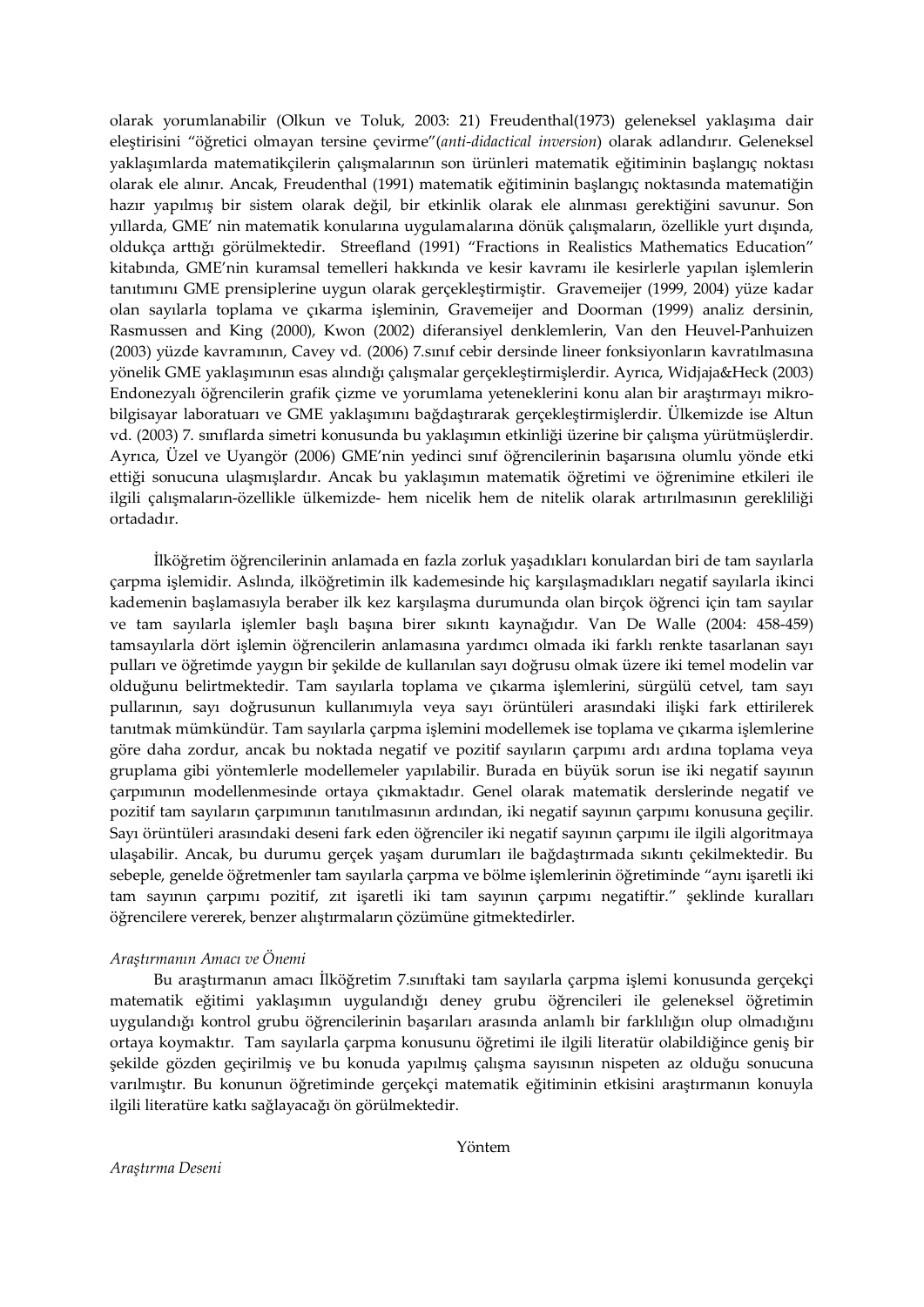Gerçekçi matematik eğitiminin, İlköğretim 7.sınıftaki öğrencilerin tam sayılarla çarpma konusundaki başarılarına etkisinin araştırıldığı bu çalışmada, iki faktörlü karışık desen ya da splitplot desen olarak da tanımlanabilen ön test son test kontrol gruplu deneysel desen kullanılmıştır. Bir başka ifadeyle, bağımsız değişkenlerden biri olan gerçekçi matematik eğitiminin bağımlı değişken olan tam sayılarla çarpma konusundaki öğrenci başarısını etkileyip etkilemediği sorusuna yanıt aranmaya çalışılmıştır.

### *Araştırma Grubu*

Araştırmanın örneklemini Erzurum il merkezinde bulunan Saltukbey İlköğretim Okulu 7-E ve 7-F sınıfına devam eden yaş ortalaması 13 olan 39 öğrenci oluşturmaktadır. Bu iki sınıftan biri deney ve kontrol grubu olmak üzere iki alt gruba ayrılmıştır. Deney grubunda 20, kontrol grubunda ise 19 öğrenci bulunmaktadır. Grupların atanması gelişigüzel olduğu için, çalışmada kullanılan yöntemi eşitlenmemiş kontrol gruplu desen olarak tanımlamak mümkündür (Karasar, 1999). Yürütülen araştırmada örneklem sadece Erzurum il merkezinde bulunan Saltukbey İlköğretim Okulu öğrencilerinden oluştuğundan, bu çalışma bir özel durumu yansıtmaktadır. Bu nedenle, gerçekleştirilen bu araştırmanın sonuçları ile bir genelleme yapılamayacağı çalışmanın sınırlılığı olarak kabul edilmektedir.

#### *Veri Toplama Araçları*

### *i) Denkleştirme Amaçlı Matematik Testi*

2000–2007 yılları arasında yapılan Devlet Parasız Yatılılık ve Bursluluk Sınavlarında çıkan, 6. sınıf matematik programında yer alan konuları içeren 20 maddeden oluşan çoktan seçmeli bir matematik testi, denkleştirmeyi sağlamak amacıyla hazırlanmıştır. Dört seçenekli test maddelerindeki her doğru yanıta (1) puan, her yanlışa (0) puan verilmiştir. Maddelerin bu sınavlardan seçilmesinin nedeni, bu testlerin geçerlik ve güvenirlik taramasının yapılmış olmasıdır.

## *ii) Tam Sayılarla Çarpma Başarı Testi*

GME'nin tam sayılarla çarpma işleminin öğrenimindeki etkisinin araştırıldığı bu araştırmada, 8 'i çoktan seçmeli 1'i açık uçlu sorudan oluşan toplam 9 maddelik test geliştirilmiştir. Ön ve son test olarak kullanılan tam sayılarla çarpma işlemlerine ilişkin bu test, doğru cevaplanan her maddeye (1), yanlış cevaplanan veya boş bırakılan her maddeye ise (0) puan verilerek değerlendirilmiştir. Yapılan literatür taraması sonucu bu konuyla ilgili çalışmalarda(Billstein vd, 2004; Collins vd, 1999) kullanılan testlerdeki bazı maddelerin benzerlerinin de kullanıldığı bu testin güvenirlik katsayısı(KR-20=0,72) olarak hesaplanmış, geçerliliğin belirlenmesi ve artırılmasında da 3 alan uzmanının katkısı sağlanmıştır. Bu iki teste göre gruplar arasında farkın belirlenmesinde bağımsız gruplarda t-testi kullanılmıştır. SPSS paket programı yardımıyla elde edilen bulgular 0,05 anlamlılık düzeyinde test edilmiştir.

#### *Uygulama Süreci*

Deney grubunda uygulanan etkinlikler GME yaklaşımına uygun olarak hazırlanmıştır. GME yaklaşımına göre, öğretim programının başlangıç noktası, öğrencinin anlamlı bir matematiksel etkinlik içinde yer almasını sağlayacak ve öğrenci için deneyimleştirilebilecek durumlar sunulmasıdır. Başlangıç noktası tamamen gerçek yaşam durumları olmak zorunda değildir. Bu bağlamda; en önemli nokta başlangıçta sunulan problemin öğrenci tarafından gerçekmiş gibi algılanabilmesidir. Bu etkinliklerin her biri için 2'şer ders saati süre ayrılmıştır. Bu etkinlikler için çalışma yaprakları hazırlanmış ve öğrenciler etkinlikte verilen yönergeler doğrultusunda, ikili gruplar halinde uygulamaları gerçekleştirmişlerdir. Bu etkinliklerin uygulamalarında özellikle tam sayı pullarının kullanımından faydalanılmıştır. Öğrenciler etkinlikte verilen problemlerin çözüm yöntemlerini, kendi yaptıkları uygulamaları ve vardıkları sonuçları sınıfta arkadaşlarıyla paylaşmış ve tartışmışlardır. Deneysel çalışmayı yürüten öğretmen, öğrencilerinin bilgiyi kendilerinin yapılandırmalarını sağlayabilmede, yardım istendiğinde sadece yol gösterici bir rol oynamıştır. İşlemlerin yapılması ile ilgili algoritma öğrencilere hazır olarak verilmemiş, çözmüş oldukları problemlerden genellemeleri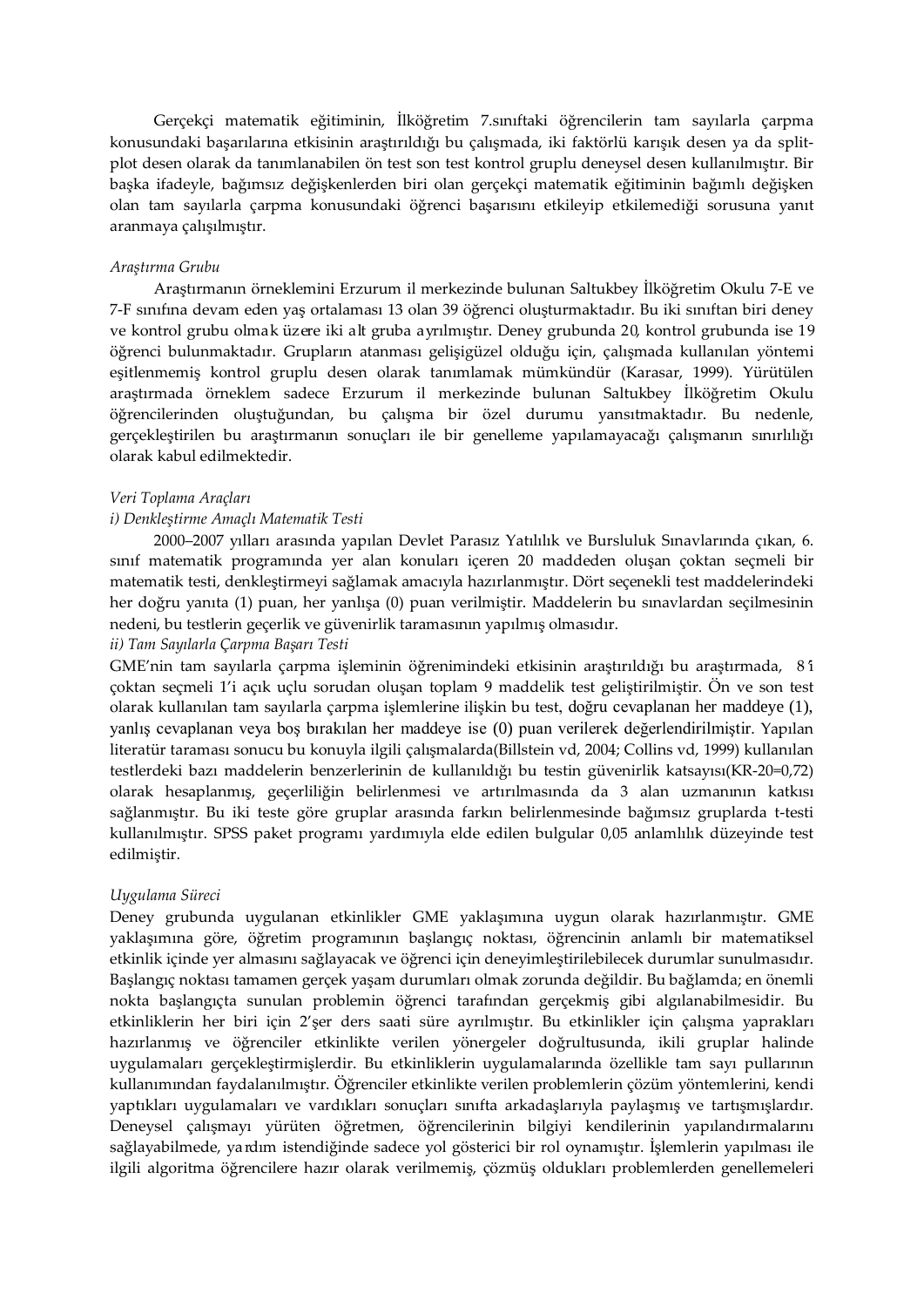fark ederek, önceki bilgilerinden (doğal sayılarla çarpma ve bölme işlemleri, tam sayılarla toplama ve çıkarma işlemleri) faydalanarak tam sayılarla çarpma işlemi ile ilgili bilgileri keşfetmeleri ve yapılandırmaları hedeflenmiştir. Kontrol grubunda ise bu konunun öğretimi aynı sürede geleneksel öğretim yöntemlerine uygun olarak işlenmiştir. Öğretmen, tam sayılarla çarpma işleminin yapılmasına dair algoritmayı ilgili dersin başında öğrencilere "Aynı işaretli iki tam sayının çarpımında sonuç pozitif, ters işaretli iki tam sayının çarpımında ise sonuç negatiftir." şeklinde sunmuştur. Bu süreçte öğretmen birer işlemi örnek olarak çözmüş, öğrenciler de ilgili işlemleri verilen bu kurala göre yapmışlardır. En son aşamada ise bu işlemleri gerektiren problemler çözülmüştür.

#### Bulgular

Araştırmada seçilen problemlerle, gerçekçi matematik eğitiminin 7.sınıf öğrencilerinin tam sayılarla çarpma işlem başarısına etkisi saptanmak istediğinden, deney ve kontrol gruplarındaki öğrencilerin başarı puanlarının başka değişkenlere dayalı olarak farklılık göstermesinin önüne geçmek hedeflenmiştir. Bu a maçla her iki gruba da denkleştirme amaçlı matematik testi uygulanmıştır. Böylelikle, deney grubundan alınacak sonucun sadece test edilen bağımsız değişkenden kaynaklanması sağlanabilir; deney ve kontrol gruplarının başarı puanları arasında bir farklılık varsa, bunun gerçekçi matematik eğitiminden ileri geldiği gösterilmiş ve araştırmanın iç geçerliliği artırılmış olur (Seyhan, 2003). Öğrenci gruplarının bu testten aldıkları puanlara ait istatistiksel veriler Tablo 1'de verilmiştir.

Tablo 1.

| Denkleştirme Testi Için t-Testi Sonuçları |      |                  |      |               |   |  |  |  |  |
|-------------------------------------------|------|------------------|------|---------------|---|--|--|--|--|
| Gruplar N                                 |      | $\boldsymbol{Y}$ | SS   |               | р |  |  |  |  |
| Deney                                     | - 20 | 6.40             | 2.98 | $0,663$ 0,511 |   |  |  |  |  |
| Kontrol                                   | 19   | 5.84             | 2.19 |               |   |  |  |  |  |

Tablo 1'den görüldüğü gibi deney grubunun başarı ortalaması 6,40, kontrol grubunun ortalaması 5,84 tür. Bu tablodaki verilere dayanılarak her iki grubun denkleştirme testinden almış oldukları puanların ortalamaları arasında anlamlı bir fark olmadığı tespit edilmiştir(p>0,05).

GME' nin tam sayılarla çarpma işleminde öğrenci başarısına etkisi incelemek amacıyla deney ve kontrol grubundaki öğrencilerin başarı ortalamaları ise Şekil 1'de verilmiştir.



*Şekil 1*. Kontrol ve Deney Gruplarının Tam Sayılarla Çarpma İşlemi Başarı Ortalamaları

Şekil 1 'den hem kontrol hem de deney grubu öğrencilerin son-testte daha başarılı oldukları görülmektedir. Grupların her iki testten aldıkları puanlar arasındaki farkın istatistiksel olarak anlamını daha detaylı olarak irdeleyebilmek amacıyla Tablo 2 düzenlenmiştir.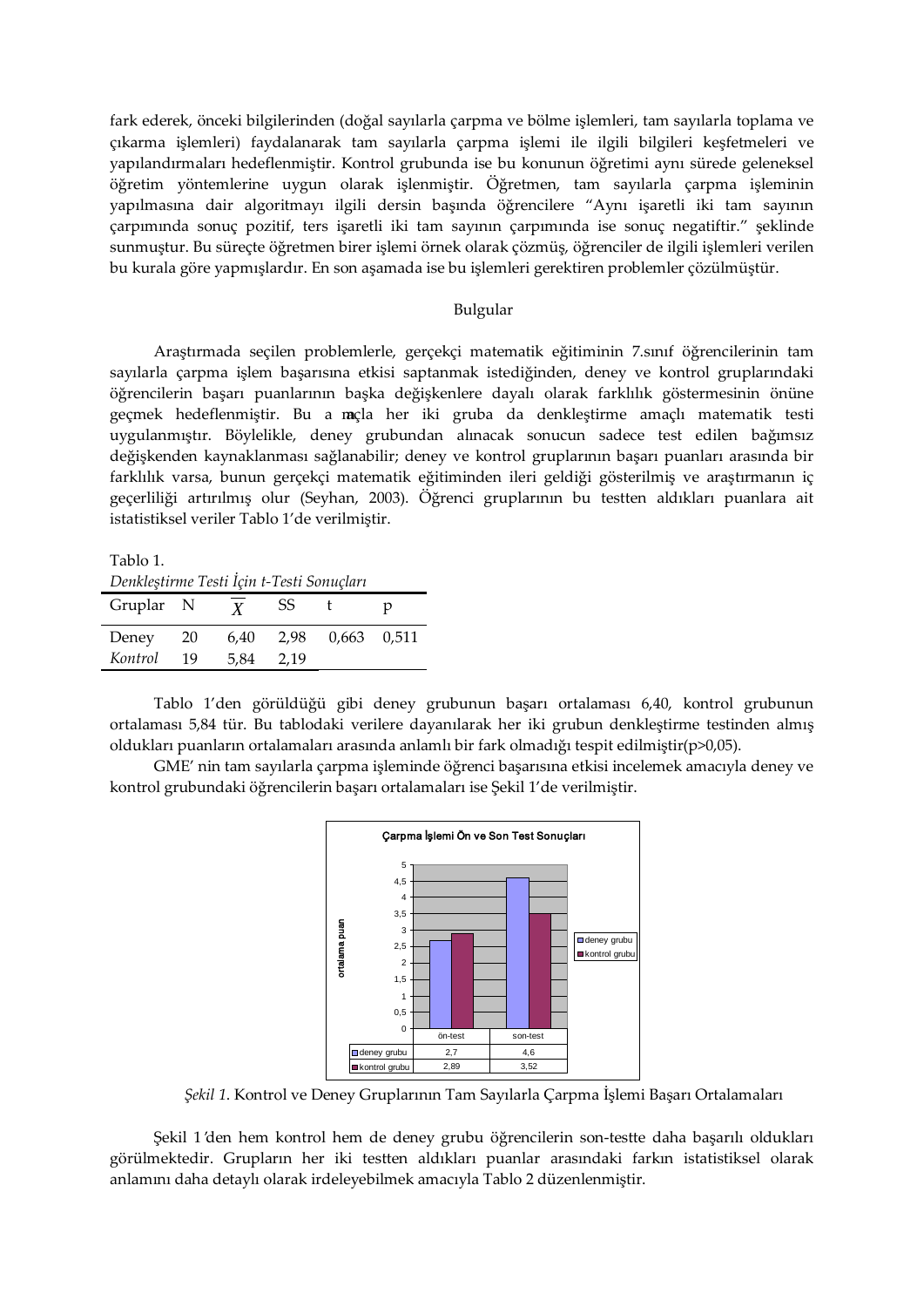| Grupların On-Test Son Test Ortalamaları, t ve p Değerleri |         |    |              |      |          |       |  |  |
|-----------------------------------------------------------|---------|----|--------------|------|----------|-------|--|--|
| Testler                                                   | Gruplar |    | $\mathbf{v}$ | SS   |          | р     |  |  |
| Ön-test                                                   | Kontrol | 19 | 2,89         | 1,28 | 0.442    | 0,661 |  |  |
|                                                           | Deney   | 20 | 2,70         | 1,45 |          |       |  |  |
| Son-test                                                  | Kontrol | 19 | 3,52         | 1,54 | $2,086*$ | 0,044 |  |  |
|                                                           | Deney   | 20 | 4.60         | 1,66 |          |       |  |  |

Tablo 2:

 $*p<0,05$ 

Tablo 2 incelendiğinde deney ve kontrol grupları arasında tam sayılarla çarpma işlemi başarı testinin ön-test ortalamaları arasında 0,19'luk fark kontrol grubu lehinedir. Anca k, 0,661 değerinin p=0,05 anlamlılık düzeyinden büyük olması, aynı zamanda t=0,442 değerinin 2,042 tablo değerinin çok altında kalması dolayısıyla bu fark istatistiksel olarak anlamlı değildir. Bir başka ifadeyle, deneysel çalışma öncesinde kontrol ve deney grubu öğrencileri tam sayılarla çarpma işlemi başarıları yönünden anlamlı bir farklılık göstermemişlerdir. Son test sonuçlarına göre ise, kontrol grubu öğrencilerinin puan ortalamalarının, deney grubu öğrencilerinden 1,08 puan düşük olduğu görülmektedir. Yapılan bağımsız gruplarda t-testi ile bu farkın anlamlı olup olmadığı analiz edilmiş, p değeri 0,044 (p<0,05) ve t değeri 2,086 (t>2,041) olarak bulunmuştur. Bu değerler, 0,05 anlamlılık düzeyinde, gruplar arasındaki başarı puan ortalamaları arasında istatistiksel olarak anlamlı bir fark olduğunu göstermektedir. Sonuç olarak, son-testte GME yaklaşımına dayalı tam sayılarla çarpma islemi etkinliklerinde yer a hn öğrenciler, geleneksel ya kla sma göre öğretim gören öğrencilerden daha yüksek başarı göstermiş; çarpma işleminde GME yaklaşımının geleneksel yaklaşıma göre öğrenci başarısında daha etkili olduğu tespit edilmiştir.

## Tartışma

GME yaklaşımını ortaya koyan Freudenthal Enstitüsü bünyesinde, Hollanda'da yürütülen pek çok proje ve araştırma çalışmaları vardır. Bu proje ve araştırmalar genel olarak GME' ye dayalı müfredatın sınıf ortamında en iyi şekilde uygulanabilmesi adına matematik öğretmeni eğitimi, özel eğitime ihtiyaç duyan öğrencilerin, göçmen öğrencilerin ve yetişkinlerin eğitimi, teknolojinin (bilgisayar, hesap makinesi gibi) etkin kullanımı, cinsiyete bağlı başarı durumlarının gözden geçirilmesi ve değerlendirilmesi gibi genel başlıklar altında sürdürülmektedir. Bunun dışında GME yaklaşımının ilköğretim ve ortaöğretim müfredatları dışında üniversite müfredatlarına uygulanması ile ilgili çalışmalar da yapılmaktadır. Hollanda dışında dünya genelinde İngiltere, Almanya, Danimarka, İspanya, Portekiz, Güney Afrika, Brezilya, Amerika Birleşik Devletleri, Japonya ve Malezya gibi çok sayıda ülkede GME teorisi kabul görmüştür(De Lange, 1995). Bu ülkelerde GME çalışmaları ve projeleri mevcuttur. Örneğin, ABD'de 2003 yılından itibaren Freudenthal Enstitüsü ve Wisconsin Eğitim Araştırmaları Merkezi(WCER, Wisconsin-Madison Üniversitesi) müfredat geliştirme, ölçme değerlendirme çalışmaları ve öğretmen yetiştirme programları gibi konularda çalışmalarını ortaklaşa devam ettirmektedirler.

Bu çalışmada, ilköğretimin 7.sınıfta genelde kuralcı bir yaklaşımla öğretilen tam sayılarla çarpma konusunda GME'nin öğrenci başarılarına etkisi incelenmiştir. Deney grubuna uygulanan bu yaklaşımın istatistiksel sonuçları yorumlandığında tam sayılarla çarpma konusunda daha başarılı sonuçların ortaya çıktığı görülmüştür. Burada tam sayılarla çarpma konusu öğrencilere organize edilmiş bilgi yapılarından ziyade "matematiğin bir insan etkinliği olduğu" temel doğrusundan hareketle etkinlik temelli olarak sunulmuştur. Gravemeijer (1999) öğrencilerin matematiği matematikleştirmeyle, matematiği yeniden keşfederek öğrenmelerine vurgu yapmaktadır. Deney grubunda yürütülen etkinliklerde, öğrencilerin matematiksel bilgisinin keşfedilme sürecine benzer bir süreci deneyimleştirebilmelerine ve tasarlanmış matematiği tekrar keşfetmelerine olanak sağlanmıştır. Bunu sağlayabilmede, matematik tarihi ve öğrencilerin informal çözüm yolları temel kaynak ya da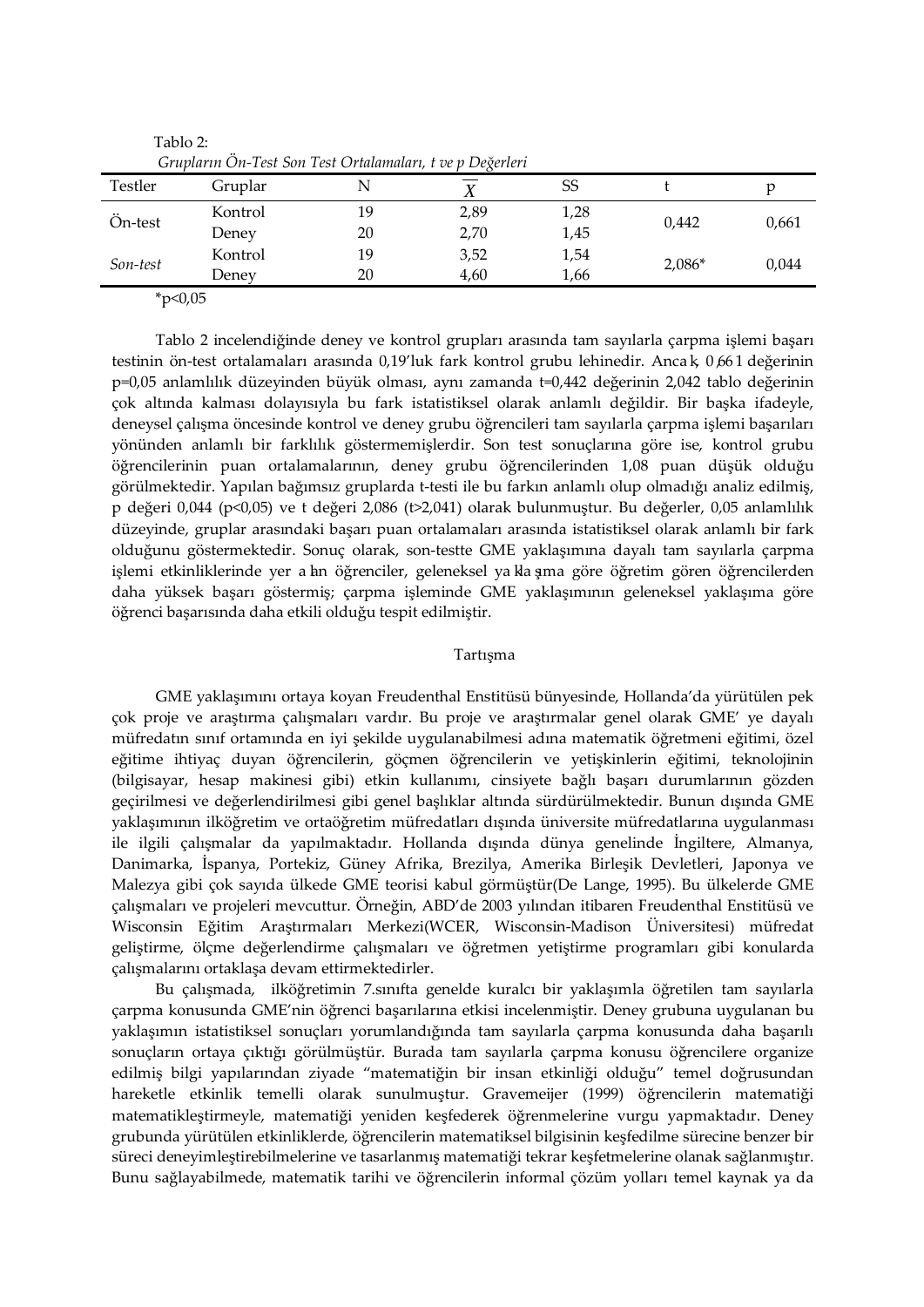başlangıç noktası olarak alınmıştır. Burada yönlendirilmiş yeniden keşif olarak ele alınan keşif sürecinde esas vurgu keşfe değil, öğrenme sürecine dönüktür. Öğrencilerin, kendilerine özel, kendi sorumluluklarında olan bilgilerini edinmelerine özel önem gösterilmiş ve öğrenme ortamı da, kendi bilgilerini yapılandırmalarına olanak sağlayacak şekilde planlanmıştır. GME yaklaşımının temel felsefesine göre, formal matematik bilgisi öğrenciler tarafından oluşturulmalıdır. Öğrencilerin en çok sıkıntı çektikleri bu noktada, modellere, formal matematiğin öğrenciler tarafından yeniden keşif süreci için ihtiyaç duyulmuştur. Öğrenciler modellemeye olanak sağlayacak olan durum probleminde verilen problem durumun çözümünü, bu özel duruma bağlı olarak elde etmeye çalışmışlardır. GME temelli etkinliklerde modeller öğrencilerin kendi etkinlikleri sonucunda ortaya çıkar. Ancak yürütülen bu çalışmada bazı modellerin öğrenciler tarafından üretilemediği durumlarda, öğrencilerin öğrenme geçmişlerine uygun modeller araştırmacılar tarafından hazırlanmıştır. Altun (2005)'da GME'de modellerin öğrenci ve öğretmen tarafından geliştirilmesi gerekliliğini belirtmektedir.

Çalışmaya konu olan yedinci sınıf öğrencileri geleneksel yaklaşımın etkin olduğu bir eğitimöğretim geçmişine sahiptirler. MEB'in 2004–2005 öğretim yılında pilot uygulamalarla başlattığı ilköğretim programlarındaki yenileme çalışmaları, 2005–2006 öğretim yılında Türkiye geneline yayılmıştır. Çalışmanın yürütüldüğü süreçte yedinci sınıfta olan öğrenciler, beşinci ve altıncı sınıflarda yeni yaklaşımlara göre eğitim almışlardır. Bu bağlamda, geleneksel öğrenme yaklaşımı öğrenciler üzerinde etkisini halen sürdürmekte, öğrenciler yeni yaklaşımların sunduğu öğrenme ortamlarına tam olarak uyum sağlayamamaktadır. Örneğin öğrenciler, problemlerin öğretilen algoritmanın pekiştirilmesi aracı olarak, öğretme sürecinin sonunda kullanıldığı geleneksel yaklaşıma alışmışlardır. Öte yandan, problem çözümü GME' de bilgiye ulaşmanın bir aracı, öğrenme etkinliklerinde başlangıç noktası olarak ele alınmaktadır. Burada bir başka önemli husus ise, öğrencilerin bilgiyi hazır olarak paket halinde sunulmasına alışmış olmasından da kaynaklanmaktadır. Uygulamalar süresince öğrencilerden bazılarının çarpma işlemi ile ilgili kuralı öğretmenden istedikleri, bu kurala göre problem ve alıştırmaları çözmek istedikleri gözlemlenmiştir. Ayrıca öğrencilerden bazıları etkinliklerde kullanılan tam sayı pullarının kullanımını "oyun" olarak algılamış, modellemenin önemi ve rolünü tam olarak kavrayamamışlardır. Öte yandan, uygulama sürecinde deney grubu öğrencilerinin ders etkinliklerine katılma, fikirlerini ve çözümlerini ifade etme, kendi ürünlerini sunma isteği, yeni bir bilgiye ulaşmanın, ilgili algoritmayı kendisinin üretmesinin verdiği coşku ve derse katılma isteği araştırmacı tarafından yoğun şekilde gözlenmiştir.

## Sonuç ve Öneriler

Bu çalışmayla, tam sayılarla çarpma işleminin öğretiminde GME yaklaşımının geleneksel yaklaşıma göre öğrenci başarısını artırmada daha etkili olduğu tespit edilmiştir. Bunun temel nedeni, öğrencilerin pasif bilgi alıcıları olmaktan çıkıp, öğrenme etkinliği içinde aktif bir şekilde yer alarak, matematikleştirmeyle, matematik yaparak öğrenmesi olarak düşünülmektedir. Öğrenci kendi bilgisini gerçek hayat problemlerini çözerek yapılandırmış, bilgiyi gerçekçi öğrenme ortamlarında öğretmenin rehberliğinde uygun modellemeleri kullanarak yeniden keşfederek, kendi düşünce ve ürünlerini sınıfla paylaşmış, doğrulamaya çalışmıştır. Böylece matematik, öğrenciler için hazır olarak sunulmuş bilgi bütünü olmaktan çıkarılmış, insan etkinliklerinin bir ürünü, hayatın bir gereği olarak görülmeye başlanmıştır.

Araştırmadan elde edilen sonuçlar ışığında matematik eğitiminde yaşama geçirilebilecek bazı öneriler aşağıda sunulmuştur:

i) GME yaklaşımını daha etkin bir şekilde sınıf ortamında gerçekleştirebilmek için fiziksel koşullar ve gerekli öğretim materyalleri sağlanmalıdır.

ii) Ders ve kaynak kitapları hazırlanırken bu yaklaşım önemsenmeli ve bu yaklaşımdan daha fazla faydalanılmalıdır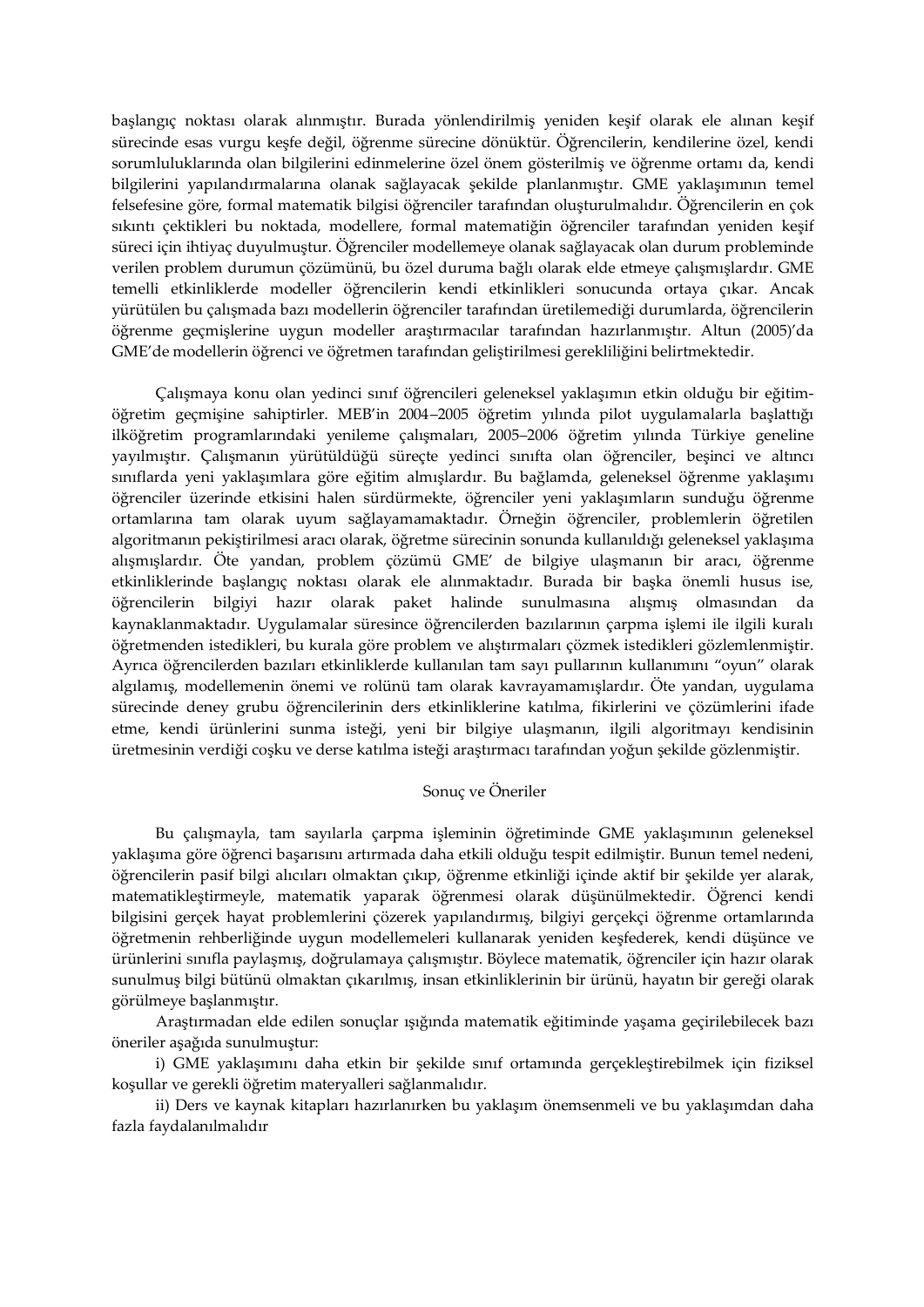iii) Daha kapsamlı araştırma ve projeler MEB ve üniversiteler bünyesinde yürütülmelidir. Bu bağlamda matematik öğretiminde GME yaklaşımını benimseyen ülkelerle işbirlikli çalışmalar sürdürülmelidir.

iv) Farklı düzeylerdeki matematik müfredatlarında yer alan konularda GME yaklaşımının öğrenci başarısına etkilerini araştıran akademik çalışmalar yapılmalıdır.

#### Kaynaklar

Altun, M., Bintaş, J. ve Arslan, K. (2 0 0 3). GME ile Simetri Öğretimi. *Matematikçiler Derneği*, [Online]: <http://www.matder.org.tr/Default.asp?id=107>

Altun, M. (2005). *İlköğretim İkinci Kademede Matematik Öğretimi* (4.Baskı). İstanbul: Alfa Basım Yayım Dağıtım.

Billstein, R., Libeskind, S. & Lott, J. W. (2004). *A Problem Solving Approach To Mathematics for Elementary School Teachers*( 8th Ed.). 187-264. New York: Addison-Wesley

Berberoğlu, G. (2007). Türk Bakış Açısından PISA Araştırma Sonuçları, Konrad Adenauer Stiftung Vakfı, [Online]: <http://www.konrad.org.tr/Egitimturk/07girayberberoglu.pdf>

Cavey L.O., Whitenack J. W. and Lovin L. (2006). Investigating Teachers' Mathematics Teaching Understanding: A Case for Coordinating Perspectives. *Educational Studies in Mathematics*, 64, 19-43

Collins, W., Dritsas L., Frey-Mason P., Howard A.C., McClain K., Molina D.D., Moore-Harris B., Ott J., Pelfrey R.S., Price J., Smith B., & Wilson P.S. (1999). *Mathematics: Applications and Connections*. Course-1-2-3 Glencoe/McGraw-Hill, Westerville, Ohio.

De Lange, J. (1995). Assesment: No Change without Problems, in Romberg, T.A. (Eds.) *Reform in School Mathematics and Authentic Assessment.* NY: Sunny Press.

Ersoy, Y. (2003). Matematik Okuryazarlığı-II: Hedefler, Geliştirilecek Yetiler ve Beceriler. *Matematikçiler Derneği*, [Online]: <http://www.matder.org.tr/Default.asp?id=97>

Gravemeijer, K. (1999). How Emergent Models may Foster the Constitution of Formal Mathematics. *Mathematical Thinking and Learning*, 1(2), 155-177.

Gravemeijer, K. and Doorman, M. (1999). Context Problems in Realistic Mathematics Education: A Calculus Course as an Example. *Educational Studies in Mathematics*, 39(1–3), 111–129.

Gravemeijer, K. (2004). Local Instruction Theories as Means of Support for Teachers in Reform Mathematics Education. *Mathematical Thinking and Learning*, 6(2), 105-128.

Freudenthal, H. (1968). Why to Teach Mathematics so as to Be Useful? *Educational Studies in Mathematics*, 1, 3-8.

Freudenthal, H. (1973*). Mathematics as an Educational Task*. Dordrecht: Kluwer Academic Publishers.

Freudenthal, H. (1991). *Revisiting Mathematics Education: China Lectures.* Kluwer Academic Publishers, 101 Philip Drive, Norwell, MA 02061.

Karasar, N.(1999). *Bilimsel Araştırma Yöntemi: Kavramlar, İlkeler, Teknikler*. Ankara: 3A Araştırma Eğitim Danışmanlık Ltd.

Kwon, O. N. (2002). Conceptualizing the Realistic Mathematics Education Approach in the Teaching and Learning of Ordinary Differential Equations. ERIC, No: ED472048.

Olkun, S. ve Toluk, Z. (2003). *İlköğretimde Etkinlik Temelli Matematik Öğretimi*. Ankara: Anı Yayıncılık